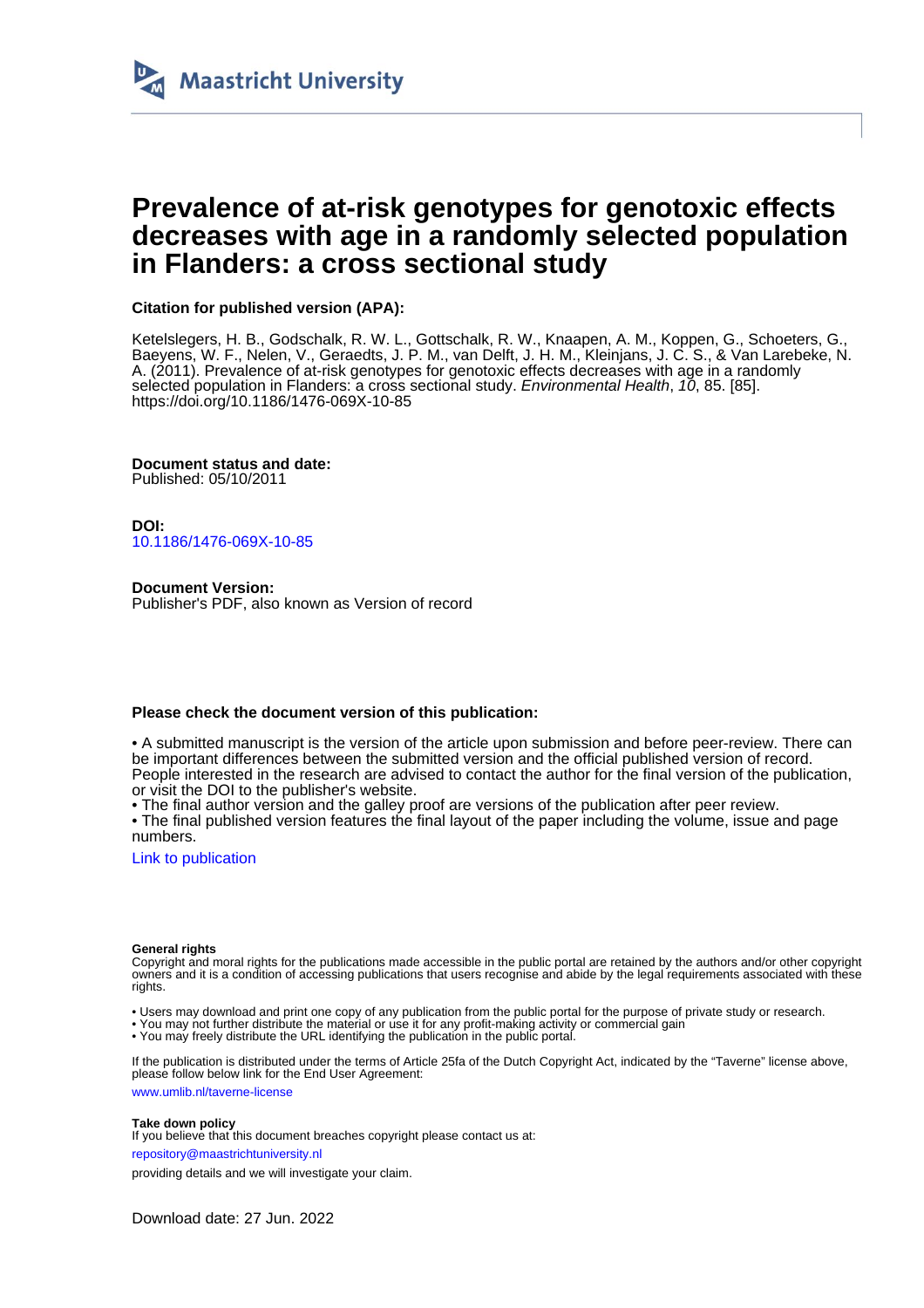# **RESEARCH CONTROL** CONTROL CONTROL CONTROL CONTROL CONTROL CONTROL CONTROL CONTROL CONTROL CONTROL CONTROL CONTROL



# Prevalence of at-risk genotypes for genotoxic effects decreases with age in a randomly selected population in Flanders: a cross sectional study

Hans B Ketelslegers<sup>1</sup>, Roger WL Godschalk<sup>1</sup>, Ralph WH Gottschalk<sup>1</sup>, Ad M Knaapen<sup>1</sup>, Gudrun Koppen<sup>2</sup> , Greet Schoeters<sup>2</sup>, Willy F Baeyens<sup>3</sup>, Vera Nelen<sup>4</sup>, Joep PM Geraedts<sup>5</sup>, Joost HM van Delft<sup>1</sup>, Jos CS Kleinjans<sup>1</sup> and Nicolas A van Larebeke<sup>6\*</sup>

# Abstract

Background: We hypothesized that in Flanders (Belgium), the prevalence of at-risk genotypes for genotoxic effects decreases with age due to morbidity and mortality resulting from chronic diseases. Rather than polymorphisms in single genes, the interaction of multiple genetic polymorphisms in low penetrance genes involved in genotoxic effects might be of relevance.

Methods: Genotyping was performed on 399 randomly selected adults (aged 50-65) and on 442 randomly selected adolescents. Based on their involvement in processes relevant to genotoxicity, 28 low penetrance polymorphisms affecting the phenotype in 19 genes were selected (xenobiotic metabolism, oxidative stress defense and DNA repair, respectively 13, 6 and 9 polymorphisms). Polymorphisms which, based on available literature, could not clearly be categorized a priori as leading to an 'increased risk' or a 'protective effect' were excluded.

Results: The mean number of risk alleles for all investigated polymorphisms was found to be lower in the 'elderly' (17.0  $\pm$  2.9) than the 'adolescent' (17.6  $\pm$  3.1) subpopulation (P = 0.002). These results were not affected by gender nor smoking. The prevalence of a high (> 17 = median) number of risk alleles was less frequent in the 'elderly' (40.6%) than the 'adolescent' (51.4%) subpopulation ( $P = 0.002$ ). In particular for phase II enzymes, the mean number of risk alleles was lower in the 'elderly' (4.3  $\pm$  1.6) than the 'adolescent' age group (4.8  $\pm$  1.9) P < 0.001 and the prevalence of a high (> 4 = median) number of risk alleles was less frequent in the 'elderly' (41.3%) than the adolescent subpopulation (56.3%,  $P < 0.001$ ). The prevalence of a high ( $> 8 =$  median) number of risk alleles for DNA repair enzyme-coding genes was lower in the 'elderly' (37,3%) than the 'adolescent' subpopulation (45.6%,  $P = 0.017$ ).

**Conclusions:** These observations are consistent with the hypothesis that, in Flanders, the prevalence of at-risk alleles in genes involved in genotoxic effects decreases with age, suggesting that persons carrying a higher number of at risk alleles (especially in phase II xenobiotic-metabolizing or DNA repair genes) are at a higher risk of morbidity and mortality from chronic diseases. Our findings also suggest that, regarding risk of disease associated with low penetrance polymorphisms, multiple polymorphisms should be taken into account, rather than single ones.

# Background

Cancer and cardiovascular diseases are the main causes of severe morbidity and mortality in the developed world [[1\]](#page-9-0). In western populations, morbidity and mortality rates of cardiovascular diseases, cancer and some other

\* Correspondence: [nicolas.vanlarebeke@ugent.be](mailto:nicolas.vanlarebeke@ugent.be)

potentially fatal diseases increase rapidly between 15 and 65 years of age. According to Seer statistics, cancer incidence among non-hispanic whites in the USA in the year 2007 amounted to 19.2 per 100,000 persons below age 20, and to 874.9 per 100,000 persons aged 50 to 64 [[2](#page-9-0)]. Based on rates from 2005-2007, 41.23% of white men and women born today in the USA will be diagnosed with cancer of all sites at some time during their lifetime [\[3](#page-9-0)]. Similar trends have been observed in Flanders, (an



© 2011 Ketelslegers et al; licensee BioMed Central Ltd. This is an Open Access article distributed under the terms of the Creative Commons Attribution License [\(http://creativecommons.org/licenses/by/2.0](http://creativecommons.org/licenses/by/2.0)), which permits unrestricted use, distribution, and reproduction in any medium, provided the original work is properly cited.

<sup>&</sup>lt;sup>6</sup>Study Centre for Carcinogenesis and Primary Prevention of Cancer, Department of Radiotherapy and Experimental Cancerology, Ghent University Hospital, De Pintelaan 185 3K3, 9000 Ghent, Belgium Full list of author information is available at the end of the article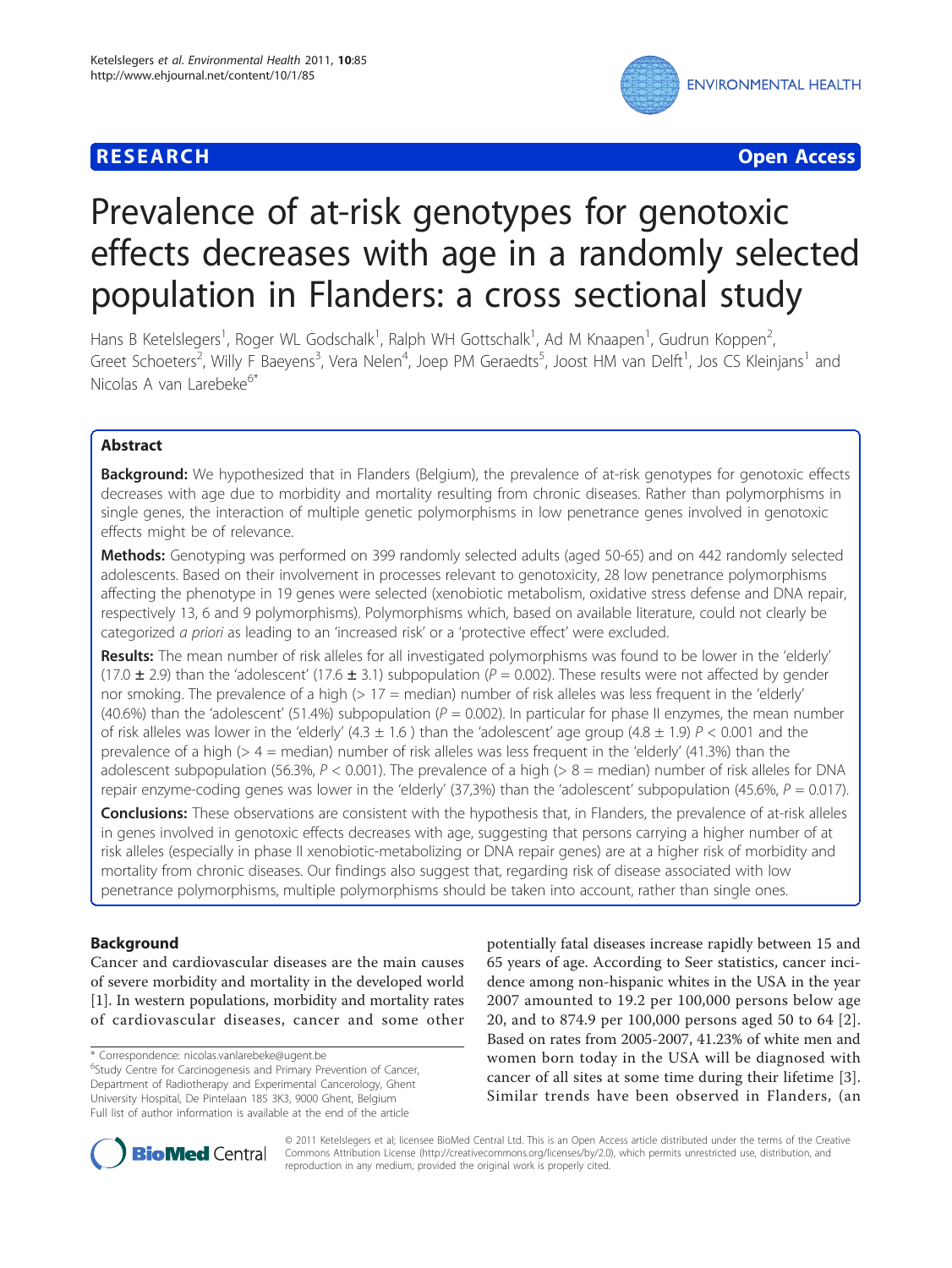industrialized region in Belgium), which is the area under study in this report [[4](#page-9-0)]. During youth and early adulthood, accidents and suicide are the main causes of death in Flanders. Between age 40 and 69 for women and age 50 and 79 for men, cancer is the main cause of death in Flanders. Later in life cardiovascular diseases are the main causes of mortality and severe morbidity [\[5](#page-9-0)]. Incidence of cancer steeply rises with age as carcinogenesis rests on the accumulation of several critical steps in time (mutations and also epigenetic events). Mortality from cardiovascular diseases shows an even more pronounced increase with age than cancer [[5](#page-9-0)]. Without doubt, exposure to genotoxic carcinogens through smoking, consumption of alcohol and through diverse other life style related exposures or through environmental pollution importantly contributes to cancer risk [[6\]](#page-9-0). Genotoxic substances such as those present in tobacco smoke and in polluted air also contribute to the causation of cardiovascular diseases [[7\]](#page-9-0). Ironically, many of these genotoxic substances would not be health-threatening if they were not bioactivated through metabolism. Xenobiotic metabolism can be divided into two important phases [[8\]](#page-9-0). During phase I, compounds can be activated by oxidation reactions resulting in the formation of highly reactive, electrophilic intermediates. In addition, these metabolic processes may contribute to the formation of reactive oxygen species (ROS) [[9](#page-9-0)], which are inactivated by antioxidant defense mechanisms [\[10](#page-9-0)]. Electrophilic metabolites may be detoxified in phase II by the conjugation of endogenous ligands to the activated compounds, thereby increasing their hydrophilic nature and facilitating urinary excretion. An imbalance between oxidative metabolism and detoxification causes reactive intermediate products to accumulate, which may lead to DNA damage and eventually cause mutations. This may be counteracted by several DNA repair pathways which are capable of restoring DNA damage, thereby reducing mutation frequencies in genes involved in pathogenic processes including carcinogenesis and atheromatosis [\[11,12](#page-9-0)].

As carcinogenesis and atheromatosis ultimately result from an interaction between genetic and exogenous factors, variations between individuals in genes involved in the relevant pathogenic processes might explain to some degree why certain individuals within the general population are at a higher risk of disease, in spite of the fact that lifetime exposure to potentially hazardous compounds often does not greatly differ between individuals [\[13](#page-9-0)]. In 2008, we published a study conducted in a random selection of approximately 800 adolescent or elderly individuals, showing that part of the inter-individual differences in their reaction towards exposure to genotoxins can indeed be explained by genotypic differences [\[14\]](#page-9-0). It may consequently be hypothesized that in a random selection of individuals, able and willing to participate in a biomonitoring study and exposed to genotoxic substances, the prevalence of alleles, potentially affecting risk, will shift towards a higher frequency of the more 'protective' genotypes in 'elderly' individuals compared to adolescents, due to higher rates of morbidity and mortality among subjects with more unfavorable alleles.

Twin studies show that genetic differences account for about a quarter of the variance in adult human lifespan [[15\]](#page-9-0). However, knowledge about genes that contribute to human longevity is limited. Few studies comparing prevalences of different genotypes between age groups exist, and contradicting results regarding the impact of certain genotypes on longevity were reported [\[16](#page-10-0)-[19\]](#page-10-0). However, these studies focused mainly on only a few genotypes. Yet, it is very unlikely that one single low penetrance polymorphism is pivotal in carcinogenesis, atheromatosis and longevity. It is thus crucial to assess multiple genetic polymorphisms simultaneously, in order to obtain a better insight in human susceptibility, and thus longevity, in response to exposures to genotoxic substances.

Subjects invited to participate in this population-based biomonitoring study were randomly selected from the general population in the study area's comprising 22% of the surface area of Flanders and 20% of its population. Participation in the study implied being able to attend school (for adolescents) or to attend a consultation held by study nurses in a local community centre (for adults). Therefore, persons suffering from severe illness were unlikely to participate, although not formally excluded.

Available genotypes of 841 adolescents and elderly adults who participated in the Flemish Environment and Health Survey (FLEHS) were analyzed in an attempt to test the hypothesis that at-risk genotypes in relation to exposure to genotoxic substances decrease with age in a randomly selected population of persons able and willing to participate in a biomonitoring study. These adolescents [[20\]](#page-10-0) and adults [[21](#page-10-0)] were shown to be internally exposed to: polycyclic aromatic hydrocarbons and benzene, longtime recognized human genotoxic carcinogens; lead and cadmium, carcinogenic [[22](#page-10-0)] and indirectly genotoxic through disturbance of DNA repair and increasing oxidative stress [[23-25](#page-10-0)]; and to the persistent organochlorines polychlorobiphenyls (PCBs), hexachlorobenzene and p,p' dichlorodiphenyldichloroethylene (DDE), potentially increasing oxidative stress [[26](#page-10-0)].

## Methods

#### Study Population

In the Flemish Environment and Health Survey (FLEHS) a Stratified Clustered Multi-Stage Design was used as described for adults by De Coster et al. [[21](#page-10-0)] and for adolescents by Schroijen et al. [[20\]](#page-10-0) to include 1,583 adults (775 men and 808 women) aged 50 to 65 (mean age: 57.6) and 1679 adolescents with a mean age of 14.9 years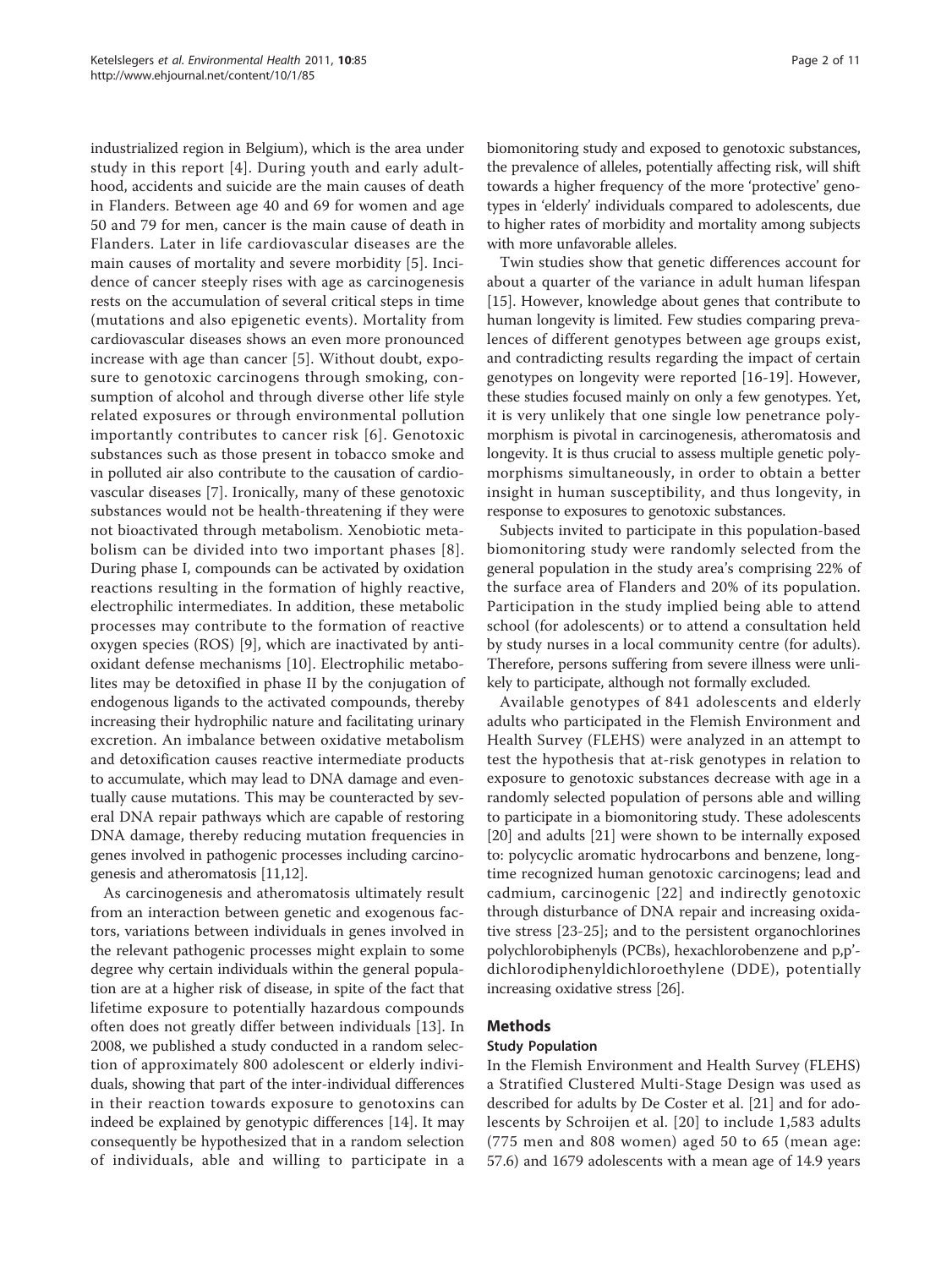(range: 13.8-16.5) as a random sample of the population of the 8 areas under study, comprising 22% of the surface of Flanders and 20% of its population. The primary stage in the selection of adults was based on municipalities, and all contacted municipalities collaborated; concerning the adolescents, 42 of the 50 schools that were contacted collaborated. Table 1 shows the numbers of subjects selected using a Stratified Clustered Multi-Stage Design, the number of subjects participating in the FLEHS, and the number of subjects for whom genotyping was performed. The adolescents willing to participate had to attend a consultation with the study nurses in their respective schools where sampling of urine and blood, weighing, measuring and filling out of a self administered questionnaire took place. The adults willing to participate had to attend a consultation with the study nurses in a local community centre where sampling of urine and blood, weighing, measuring and filling out of a self administered questionnaire took place. So participants had to travel some distance in order to participate. Therefore, persons suffering from severe illness were unlikely to participate, although not formally excluded. Among the total of 1,583 adults participating in the FLEHS, DNA was available for analysis from a subset of 399 randomly selected individuals (176 females and 204 males). Among the 1679 adolescents, DNA was available for analysis from a subset of 442 randomly selected individuals (182 females and 260 males). A small proportion ( $N = 47$ ; 11%) of the adolescents reported to smoke  $7 \pm 7$  cigarettes per day and 63 adult individuals (16%) currently smoked  $17 \pm 10$  cigarettes per day. Individuals who reported to have an ethnic background other than Caucasian, were excluded from analysis, because the prevalence of certain genotypes may differ between races [[27\]](#page-10-0). Further inclusion criteria were living in Flanders for more than 5 years, and being able to complete questionnaires in Dutch. The study was approved by the ethical committee of the University of Antwerp, and every individual signed an informed consent prior to sample collection.

# White blood cell and DNA isolation

Immediately after blood collection, white blood cells were isolated by lysing erythrocytes using standard procedures and total white blood cells were stored as cell pellets at -80°C until DNA isolation. DNA was isolated

Table 1 Numbers of persons selected, participating in the Flesh and for whom genotyping was performed

|               | Invited | Participated (%) | Genotyped <sup>1</sup> $(\%)$ |
|---------------|---------|------------------|-------------------------------|
| Adolescents   | 2870    | 1679 (58.5%)     | 442 (15.4%)                   |
| <b>Adults</b> | 4386    | 1583 (36.1%)     | 399 (9.1%)                    |

<sup>1</sup> Randomly selected among the participants.

in 96 wells plates using the Invisorb® Blood Midi HTS 96 Kit/C (Invitek, Berlin, Germany), and DNA was subsequently stored in 96 wells plates at -20°C prior to genotyping at a concentration between 40 and 100 ng/μl.

#### Selection of Polymorphisms and Genotyping

28 Low penetrance polymorphisms in 19 genes were selected. This selection was based on the involvement of the genes in processes relevant to genotoxicity thereby focusing on the commonly studied susceptibility genes in xenobiotic metabolism, oxidative stress defense and DNA repair (respectively 13, 6 and 9 polymorphisms, Table [2](#page-4-0)). Polymorphisms were selected in function of affecting the phenotype and having a minimum prevalence of 5%. Moreover, polymorphisms which could not clearly be categorized a priori as leading to an 'increased risk' or a 'protective effect' based on available literature data (see statistical analysis), were excluded from the analysis.

Genotyping was performed using the SNaPShot multiplex genotyping method described earlier [[28\]](#page-10-0). Genotypes were determined in 4 different multiplex reactions (Table [2](#page-4-0)). For each multiplex PCR reaction,  $Tm$  was optimized: 56°C for multiplex 1, 60°C for multiplex 2, 57°C for multiplex 3 and 60°C for multiplex 4. Each of the multiplex PCR products was subsequently genotyped in a corresponding multiplex SBE reaction and analyzed on an ABI Prism<sup>®</sup> 3100 genetic analyzer using Genescan™ Analysis software (Version 3.7).

## Statistical Analysis

Risk alleles were identified based on expected phenotypic effects of the polymorphisms (Table [2\)](#page-4-0). Genotypes were subsequently coded based on the number of risk alleles: homozygous carriers of alleles conferring an increase in risk were coded 2, carriers of 2 alleles with a putative protective health effect were coded 0 and heterozygous genotypes were coded 1. In case of GSTT1 and GSTM1, wild-types were coded 0 and deletions were coded 2; heterozygous individuals for these could not be identified with the SNaPshot procedure. For each individual, a sum of risk alleles was computed for all polymorphisms taken together and also for the processes of biotransformation, biotransformation phase I (CYP450s), biotransformation phase II (GSTs and NATs), oxidative stress and DNA repair separately. Differences between the two age groups concerning these sums of risk alleles were initially examined using the Mann-Whitney U test. Additionally, both for adolescents and adults, and for each of the biological processes under consideration, we determined the number of persons who showed more than the median number (based on the whole study population) of risk alleles. These persons were considered to carry a "high" number of risk alleles, whereas the remaining were considered to carry a "low" number of risk alleles. The prevalence of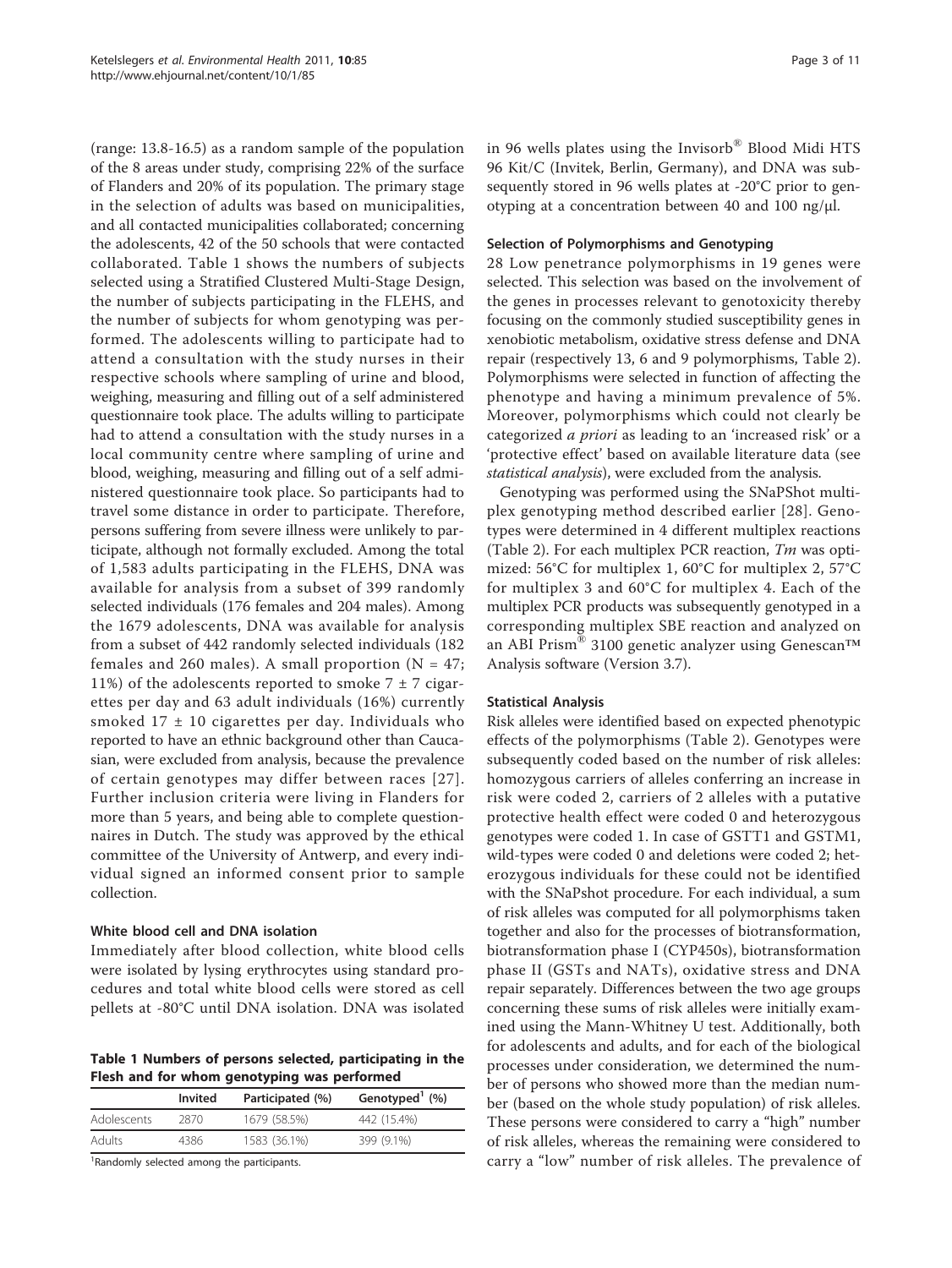| Polymorphism     |                  |     | Expected effect on enzymatic<br><b>Putuative Risk</b><br>Allele<br>function |                                  | <b>Risk Allele leading to</b>                                          |  |
|------------------|------------------|-----|-----------------------------------------------------------------------------|----------------------------------|------------------------------------------------------------------------|--|
|                  |                  |     |                                                                             | <b>Biotransformation Phase I</b> |                                                                        |  |
| CYP1A2           | $A > C-154$      | (1) | Higher inducibility                                                         | $-154C$                          |                                                                        |  |
| CYP1A1           | T > C3801        | (4) |                                                                             | 3801C                            |                                                                        |  |
|                  | 1462V            | (4) |                                                                             | 462V                             | Increased formation of reactive metabolites (phase I<br>enzymes)       |  |
|                  | T461N            | (4) | Higher enzyme activity                                                      | 461N                             |                                                                        |  |
| CYP2E1           | $G > T - 70$     | (4) |                                                                             | $-70T$                           |                                                                        |  |
| CYP3A4           | $A > G-391$      | (4) |                                                                             | $-391G$                          |                                                                        |  |
|                  |                  |     |                                                                             | Biotransformation Phase II       |                                                                        |  |
| GSTM1            | Del              | (1) | Deletion, no enzyme activity                                                | Del                              |                                                                        |  |
| GSTT1            | Del              | (1) |                                                                             | Del                              |                                                                        |  |
| GSTP1            | 1105V            | (1) |                                                                             | 105V                             | Decreased detoxification of reactive metabolites (phase II<br>enzymes) |  |
|                  | A114V            | (1) |                                                                             | 114V                             |                                                                        |  |
| NAT <sub>2</sub> | 1114T            | (1) | Decreased enzyme activity                                                   | 114T                             |                                                                        |  |
|                  | R197Q            | (1) |                                                                             | 197Q                             |                                                                        |  |
|                  | G286E            | (1) |                                                                             | 286E                             |                                                                        |  |
|                  |                  |     |                                                                             | <b>DNA Repair</b>                |                                                                        |  |
| <b>BRCA2</b>     | 5'UTR (A-<br>26G | (2) | Modulated expression                                                        | $A-26$                           |                                                                        |  |
|                  | N372H            | (2) | Decreased enzyme activity                                                   | 372H                             | Decreased DNA repair                                                   |  |
| XRCC1            | R194W            | (2) | Increased enzyme activity                                                   | <b>R</b> 194                     |                                                                        |  |
|                  | R280H            | (2) | Decreased enzyme activity                                                   | 280H                             |                                                                        |  |
| XRCC3            | T241M            | (2) |                                                                             | 241M                             |                                                                        |  |
| <b>XPD</b>       | K751Q            | (2) |                                                                             | 751Q                             |                                                                        |  |
|                  | R156R            | (2) | Decreased enzyme activity                                                   | 156R                             | Decreased DNA repair                                                   |  |
| APE <sub>1</sub> | D148G            | (3) |                                                                             | 148G                             |                                                                        |  |
| OGG1             | S326C            | (2) |                                                                             | 326C                             |                                                                        |  |
|                  |                  |     |                                                                             | Oxidative Stress                 |                                                                        |  |
| mnSOD            | V16A             | (3) | Decreased enzyme activity                                                   | 16A                              |                                                                        |  |
| CAT              | $C > T - 262$    | (3) | Lower catalase activity                                                     | $-262T$                          | Decreased oxidative stress defense                                     |  |
| NQO1             | P187S            | (3) | Decreased enzyme activity                                                   | 1875                             |                                                                        |  |
|                  | R139W            | (3) |                                                                             | 139W                             |                                                                        |  |
| <b>MPO</b>       | $G > A - 463$    | (4) | Higher enzyme activity                                                      | $G-463$                          | Higher production of free radicals                                     |  |
| GPX1             | P1981            | (3) | Less efficient final GSH peroxidaxe<br>complex                              | 198L                             | Impaired GSH metabolism; higher oxidative stress                       |  |

<span id="page-4-0"></span>

| Table 2 Overview of the selected SNPs, their effect on enzyme function and definition of risk alleles |  |
|-------------------------------------------------------------------------------------------------------|--|
|-------------------------------------------------------------------------------------------------------|--|

(1)-(4): different multiplex PCRs (See Materials and Methods).

these "low" and "high" sums of risk alleles for each biological pathway were compared between the two agegroups by Chi-Square analysis using a  $2 \times 2$  cross table. The number of persons included is large enough to detect a difference of 10% in the prevalence of a "high" number of risk alleles at an alpha error level of 5% with a statistical power of 82.7%. All statistical analyses were conducted using SPSS for windows, version 13.0. Results are presented as mean ± standard deviations.

# Results

In total, 23,548 genotypes were determined. Table [3](#page-5-0) shows, per polymorphism, the numbers and percentages of adolescents and "elderly" with risk alleles. The theoretical maximum sum of risk alleles present in an individual, computed from this selection of polymorphisms, is: 28 polymorphisms genotyped per individual \* 2 putative risk alleles = 56 risk alleles. The actual mean of the individual sum of risk alleles was  $17.3 \pm 3.0$ , with a range from 8 to 27 risk alleles. The mean sum of risk alleles for all investigated polymorphisms was found to be significantly lower in the 'elderly'  $(17.0 \pm 2.9)$ , range 8 to 25) compared to the adolescent  $(17.6 \pm 3.1, \text{ range } 10)$ to 27) population ( $P = 0.002$ ). Nor in the adolescent nor in the "elderly" age group the results were affected by gender or smoking. In addition, subgroups of either a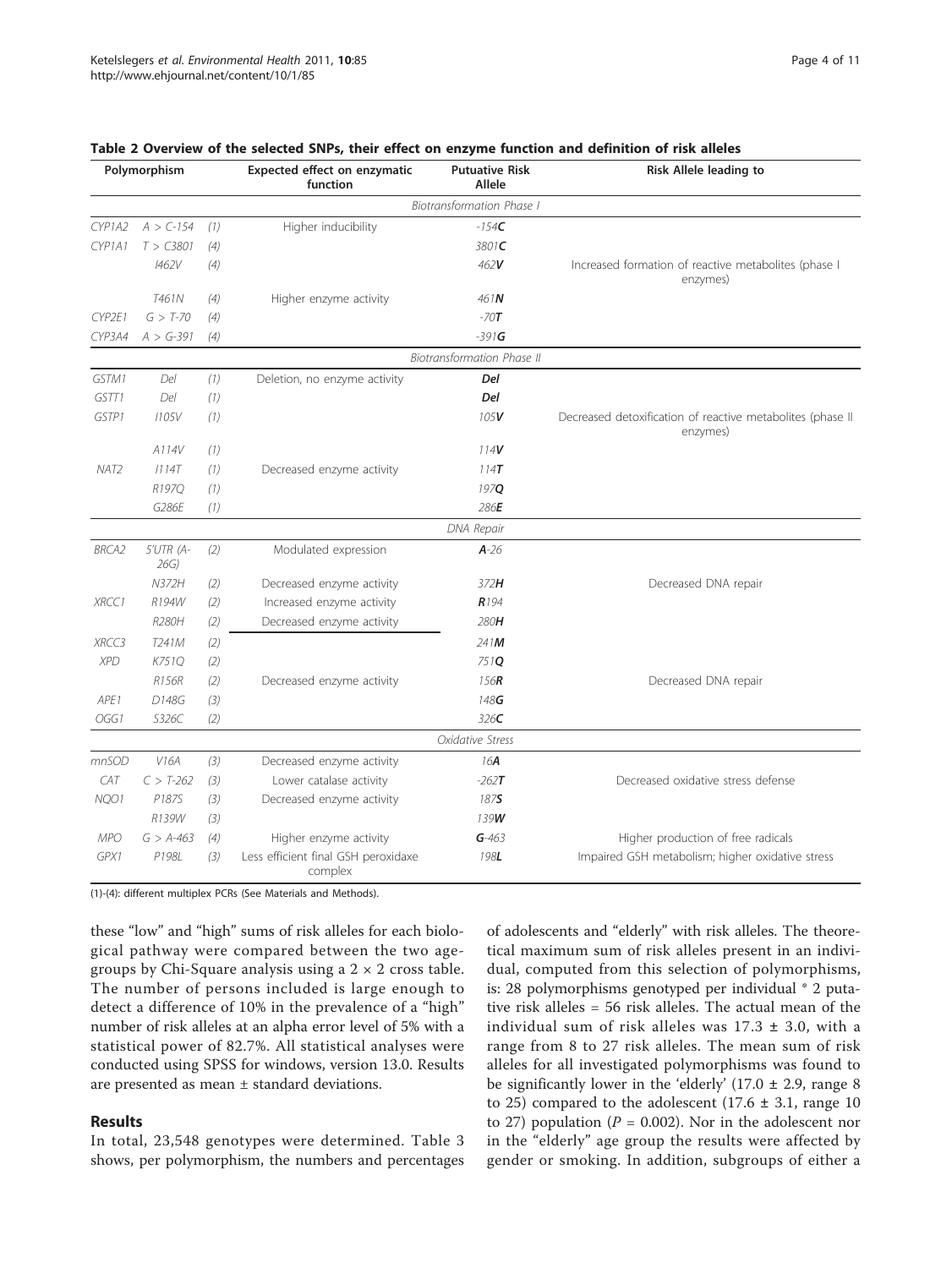<span id="page-5-0"></span>"low" or a "high" sum of risk alleles were defined, the cut-off point being determined by the median sum of risk alleles in the whole population, namely 17 risk alleles. The prevalence of a "high" sum of risk alleles (> 17 risk alleles) was significantly less frequent in the 'elderly' (40.6%) as compared to the adolescent (51.4%) subpopulation ( $P = 0.002$ , Chi-Square analysis) (see Table [4](#page-6-0)). Subsequently, differences in prevalence of risk alleles between the two age groups were examined for different biological processes (biotransformation, Phase I enzymes, phase II enzymes DNA repair and oxidative stress) separately.

# Biotransformation Pathway

For all polymorphisms in biotransformation-related genes, the mean number of risk alleles was significantly lower in the 'elderly' age group  $(5.4 \pm 1.9)$  as compared to the adolescent age group (5.8  $\pm$  2.2,  $P$  = 0.003). Again, a cut-off sum of risk alleles in biotransformation enzymes was assessed based on the median value, namely 5. The presence of a relatively "high" sum of risk alleles in all selected biotransformation enzymes (> 5 risk alleles) was less frequent in the 'elderly' (44.4%) as compared to the adolescent population (54.3%,  $P = 0.005$ ) (Table [4\)](#page-6-0). The sum of risk alleles coding for biotransformation enzymes,

| Table 3 Percentages of adolescents and "elderly" persons with risk alleles |  |  |  |  |
|----------------------------------------------------------------------------|--|--|--|--|
|----------------------------------------------------------------------------|--|--|--|--|

| Gene              | <b>Risk</b> | Adolescents %<br>Allele with 1 risk allele | Elderly % with<br>1 risk allele | Adolescents %<br>with 2 risk alleles | Elderly % with<br>2 risk alleles | Adolescents mean<br>number of risk alleles | <b>Elderly mean</b><br>number of risk<br>alleles |
|-------------------|-------------|--------------------------------------------|---------------------------------|--------------------------------------|----------------------------------|--------------------------------------------|--------------------------------------------------|
|                   |             | Biotransformation Phase I                  |                                 |                                      |                                  |                                            |                                                  |
| CYP1A2 -154C      |             | 32.3                                       | 36.8                            | 7.3                                  | 7.0                              | 0,468                                      | 0,509                                            |
| CYP1A1 3801C      |             | 15.1                                       | 21.1                            | 2.3                                  | 3.3                              | 0,197                                      | 0,276                                            |
| CYP1A1 462V       |             | 6.9                                        | 6.3%                            | 0.0                                  | 0.0                              | 0,069                                      | 0,063                                            |
| CYP1A1            | 461N        | 7.6                                        | 7.8                             | 0.5                                  | 0.0                              | 0,085                                      | 0,078                                            |
| CYP2E1            | $-70T$      | 6.0                                        | 8.8                             | 0.0                                  | 0.5                              | 0,060                                      | 0,098                                            |
| CYP3A4            | $-391G$     | 6.0                                        | 5.8                             | 1.1                                  | 0.5                              | 0,083                                      | 0,068                                            |
|                   |             | Biotransformation Phase II                 |                                 |                                      |                                  |                                            |                                                  |
| GSTM1             | Del         | n.a. <sup>1</sup>                          | n.a. <sup>1</sup>               | 56.6                                 | 53.4                             | 1,136                                      | 1,068                                            |
| GSTT1             | Del         | n.a. <sup>1</sup>                          | n.a. <sup>1</sup>               | 18.4                                 | 14.3                             | 0,367                                      | 0,286                                            |
| GSTP1             | 105V        | 52.3                                       | 47.4                            | 16.8                                 | 10.5                             | 0,859                                      | 0,684                                            |
| GSTP1             | 114V        | 12.5                                       | 14.5                            | 2.5                                  | 1.0                              | 0,175                                      | 0,165                                            |
| NAT <sub>2</sub>  | <b>114T</b> | 49.9                                       | 49.6                            | 30.6                                 | 19.8                             | 1,113                                      | 0,892                                            |
| NAT2              | 197Q        | 39.9                                       | 42.9                            | 8.8                                  | 6.5                              | 0,576                                      | 0,559                                            |
| NAT <sub>2</sub>  | 286E        | 3.9                                        | 5.5                             | 0.0                                  | 0.3                              | 0,039                                      | 0,060                                            |
| DNA Repair        |             |                                            |                                 |                                      |                                  |                                            |                                                  |
| BRCA2             | $A-26$      | 29.9                                       | 38.2                            | 3.7                                  | 6.1                              | 0,375                                      | 0,504                                            |
| BRCA2             | 372H        | 46.2                                       | 41.5                            | 9.4                                  | 10.6                             | 0,657                                      | 0,628                                            |
| XRCC1             | R194        | 11.0                                       | 12.7                            | 0.5                                  | 0.8                              | 0,120                                      | 0,142                                            |
| XRCC1             | 280H        | 9.7                                        | 9.4                             | 0.5                                  | 0.3                              | 0,108                                      | 0,099                                            |
| XRCC3             | 241M        | 49.8                                       | 44.1                            | 16.4                                 | 19.5                             | 0,829                                      | 0,830                                            |
| <b>XPD</b>        | 751Q        | 42.8                                       | 49.9                            | 14.5                                 | 11.1                             | 0,720                                      | 0,722                                            |
| <b>XPD</b>        | 156R        | 43.7                                       | 51.9                            | 24.6                                 | 19.7                             | 0,933                                      | 0,914                                            |
| APE1              | 148G        | 48.3                                       | 47.5                            | 25.2                                 | 27.9                             | 0,989                                      | 1,033                                            |
| OGG1              | 326C        | 37.2                                       | 35.9                            | 7.1                                  | 6.6                              | 0,517                                      | 0,491                                            |
| Oxidative Stresss |             |                                            |                                 |                                      |                                  |                                            |                                                  |
| mnSOD 16A         |             | 51.7                                       | 51.3                            | 22.4                                 | 24.1                             | 0,968                                      | 0,995                                            |
| CAT               | $-262T$     | 30.0                                       | 31.7                            | 9.8                                  | 8.8                              | 0,499                                      | 0,494                                            |
| NQO1              | <b>187S</b> | 13.3                                       | 5.3                             | 0.2                                  | 0.3                              | 0,140                                      | 0,058                                            |
| NQO1              | 139W        | 31.1                                       | 31.4                            | 4.6                                  | 4.3                              | 0,405                                      | 0,399                                            |
| <b>MPO</b>        | $G-463$     | 32.0                                       | 36.8                            | 4.6                                  | 4.0                              | 0,411                                      | 0,449                                            |
| GPX1              | 198L        | 41.6                                       | 43.2                            | 7.6                                  | 8.8                              | 0,570                                      | 0,608                                            |
| ᅮ                 |             |                                            |                                 |                                      |                                  |                                            |                                                  |

<sup>1</sup>Not available.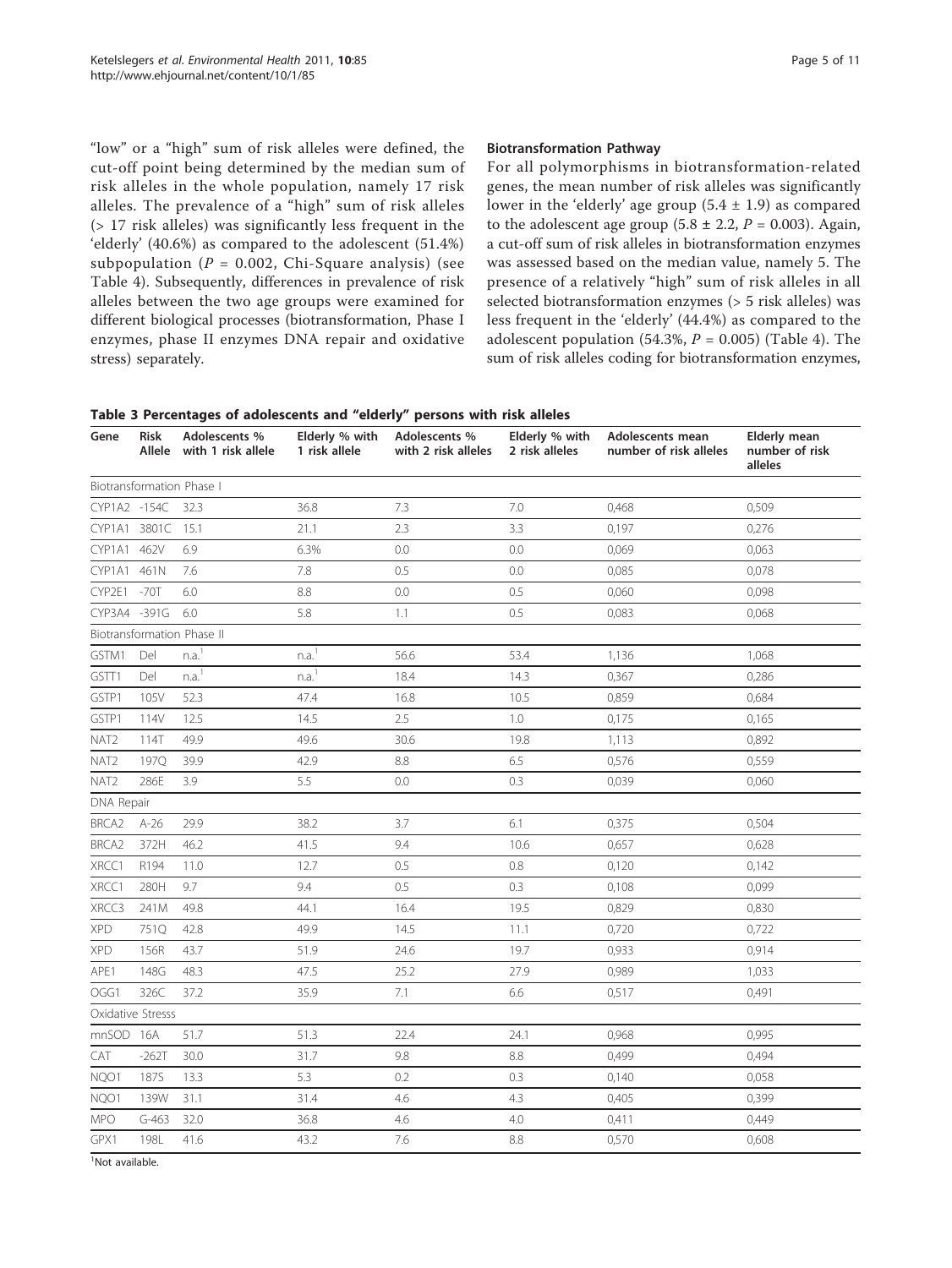|                          |                    | Low sum of risk alleles <sup>1</sup> | High sum of risk alleles <sup>1</sup> | Chi-Square  |
|--------------------------|--------------------|--------------------------------------|---------------------------------------|-------------|
| Total                    | <b>Adolescents</b> | 203 (48.6%)                          | 215 (51.4%)                           | $p = 0.002$ |
|                          | Elderly            | 215 (59.4%)                          | 147 (40.6%)                           |             |
| <b>Biotransformation</b> | <b>Adolescents</b> | 196 (45.7%)                          | 233 (54.3%)                           | $p = 0.005$ |
|                          | <b>Elderly</b>     | 204 (55.6%)                          | 163 (44.4%)                           |             |
| Phase I                  | <b>Adolescents</b> | 321 (73.8%)                          | 114 (26.2%)                           | $p = 0.223$ |
|                          | <b>Elderly</b>     | 258 (69.9%)                          | 111 (30.1%)                           |             |
| Phase II                 | <b>Adolescents</b> | 190 (43.7%)                          | 245 (56.3%)                           | p < 0.001   |
|                          | Elderly            | 233 (58.7%)                          | 164 (41.3%)                           |             |
| <b>Oxidative Stress</b>  | <b>Adolescents</b> | 256 (59.5%)                          | 174 (40.5%)                           | $p = 0.348$ |
|                          | Elderly            | 249 (62.7%)                          | 148 (37.3%)                           |             |
| <b>DNA Repair</b>        | <b>Adolescents</b> | 233 (54.4%)                          | 195 (45.6%)                           | $p = 0.017$ |
|                          | Elderly            | 247 (62.7%)                          | 147 (37.3%)                           |             |

<span id="page-6-0"></span>Table 4 Numbers and percentage of adolescents and "elderly" persons with low versus high numbers of risk alleles

<sup>1</sup>The cut-off point between low and high sum of risk alleles was based on the median number of risk alleles for each specific pathway. A high number of risk alleles was defined as: Total: > 17 risk alleles; Biotransformation:> 5 risk alleles; Phase I: > 1 risk allele; Phase II: > 4 risk alleles; Oxidative stress: > 4 risk alleles; DNA repair > 8 risk alleles.

was further subdivided into those coding for enzymes involved in bio-activation (phase I) and in detoxification (phase II) reactions. For phase II enzymes, the mean number of risk alleles was significantly lower in the 'elderly'  $(4.3 \pm 1.6 \text{ risk alleles})$  as compared to the adolescent age group  $(4.8 \pm 1.9 \text{ risk alleles}, P < 0.001, \text{Figure 1}).$  $(4.8 \pm 1.9 \text{ risk alleles}, P < 0.001, \text{Figure 1}).$  $(4.8 \pm 1.9 \text{ risk alleles}, P < 0.001, \text{Figure 1}).$ Comparison of the prevalence of a "high" sum of risk alleles (cut off at 4 risk alleles, the median value) in phase II enzymes-coding genes showed a lower frequency of "high" sums of risk alleles in the 'elderly' (41.3%) as compared to the adolescent age group  $(56.3\%, P < 0.001,$ Table 4). The number of risk alleles in genes coding for phase I enzymes was similar in the two age groups, with a mean of  $(1.1 \pm 1.0)$  among the "elderly" and  $(1.0 \pm 1.0)$ among the adolescents.

## DNA Repair pathway

For DNA repair enzymes, the mean number of risk alleles was slightly lower in the 'elderly' (8.07 risk alleles) as compared to the adolescent age group (8.25 risk alleles) but the difference was not statistically significant ( $p = 0.15$ ). Comparison of the prevalence of a "high" sum of risk alleles (cut off at the median value of 8 risk alleles) for DNA repair enzyme-coding genes showed a lower frequency of "high" sums of risk alleles in the 'elderly' (37,3%) as compared to the adolescent age group (45.6%,  $P = 0.017$ , Table 4, Figure [2](#page-8-0)).

## Oxidative Stress pathway

The number of risk alleles in genes coding for oxidative stress-related genes was similar in the two age groups, with a slightly lower mean number of risk alleles among the "elderly" (4.1  $\pm$  1.4) than among the adolescents (4.2  $\pm$ 1.4) ( $p = 0.58$ ). A "high" number of risk alleles in oxidative stress-related genes was defined as  $> 4$  (median value = 4).

The presence of a "high" number of risk alleles was slightly less frequent in the "elderly" (37.3) as compared to the adolescents (40.5) (Table 4), but this difference was not statistically significant ( $p = 0.35$ ).

# **Discussion**

We hypothesized that, in Flanders (an industrialized region in Belgium), the prevalence of an at-risk genotype -associated with a higher sensitivity to genotoxic agentsdecreases with age due to morbidity and mortality resulting from chronic diseases. In our study, the prevalence of at risk genotypes (all genes considered taken together) in the elderly population was indeed observed to be lower than in the adolescent population. For the different biological processes taken separately, a statistically significant lower prevalence in the elderly was observed, in particular for phase II biotransformation genes. Among the elderly, the prevalence of a high number of unfavorable polymorphisms in DNA repair genes was also significantly lower. For genes involved in oxidative stress, a similar but statistically non-significant trend was observed. Our results suggest that Flemish residents carrying more unfavorable genetic traits related to genotoxic effects were more likely to be severely ill (so as to avoid participation in a biomonitoring study, participation for which travelling some distance was required) or to have died before age 50 to 65.

The relation between genetic traits and longevity is very complex and might well differ in function of the time interval (e.g. old age versus very old age) [[18,29\]](#page-10-0). Nevertheless, an association was found between polymorphisms in certain genes and longevity [[30](#page-10-0),[31](#page-10-0)]. For instance, in an ethnically homogeneous population, different age groups showed differences in the prevalence of certain polymorphisms in interleukin genes [[32](#page-10-0)]. In particular,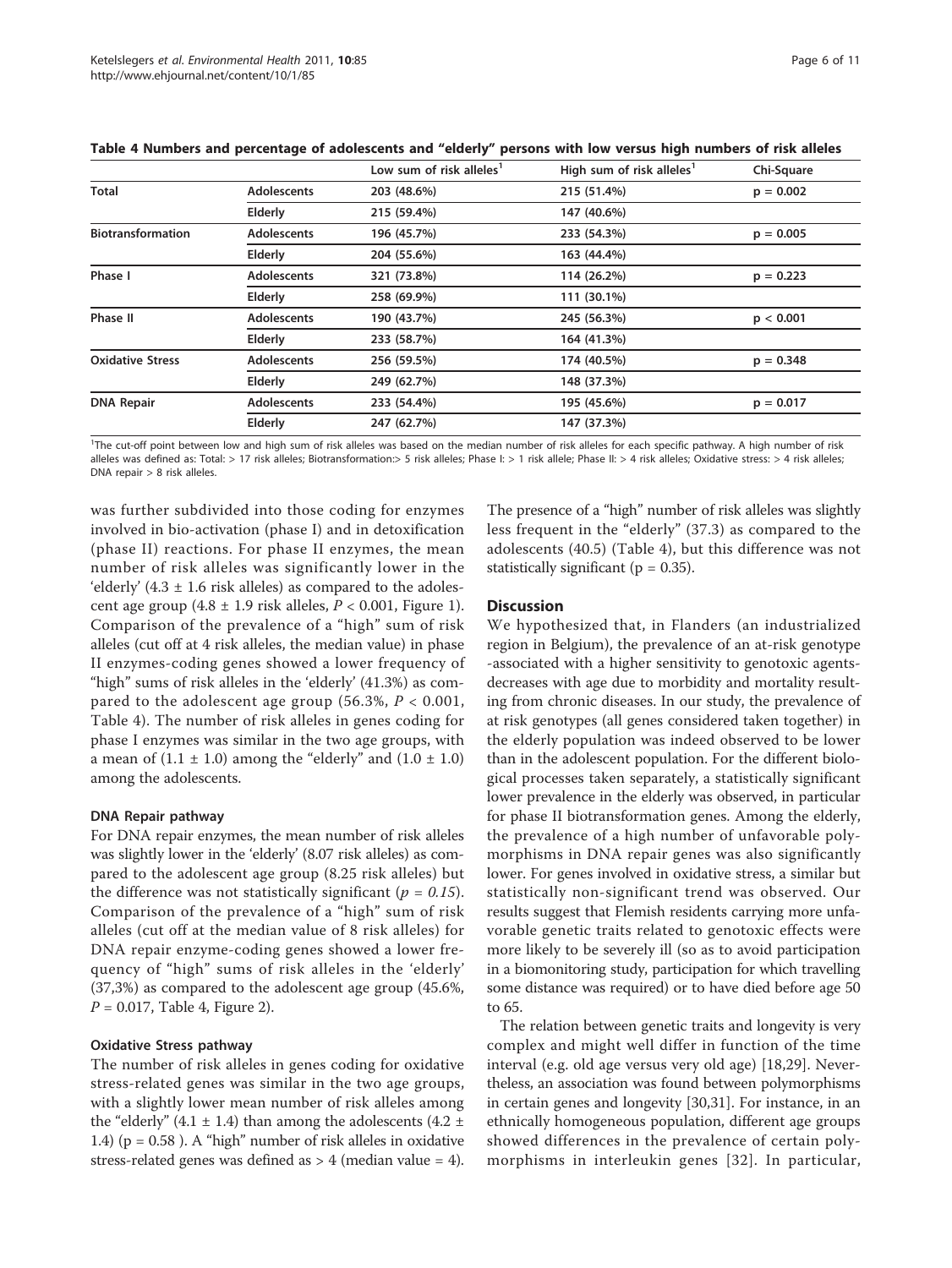<span id="page-7-0"></span>

polymorphisms in genes related to inflammation, oxidative stress [[32-34\]](#page-10-0) and mitochondrial DNA [\[35](#page-10-0)] were found to be associated with differences in longevity. Although there are some contradictory reports in the literature [[36,37](#page-10-0)] and although paradoxical effects were reported [[18](#page-10-0)], a series of observations indicate that genetic traits in phase II enzymes, expected on mechanistic terms to increase risk, are indeed associated in humans with an increase in risk of cancer [\[19,38-43\]](#page-10-0) or coronary heart disease [[44,45\]](#page-10-0). In a cohort of not more than 354 persons Kayaalti et al. [\[46](#page-10-0)] detected an association of the interleukin-6 (IL-6) 174 G/ C promoter region and MT2A -5 A/G core promoter region single nucleotide polymorphisms (SNPs) with longevity in the Turkish population.

Is it plausible to hypothesize that persons, who carry genetic traits which confer in some way an increased

sensitivity to the pathogenic effects of genotoxic agents, are more likely to be severely ill or to die from disease before reaching the age of 50 to 65 years? The answer is probably yes, because, firstly, the exposure to genotoxic agents such as fine particles in polluted air, is associated with a decrease in life expectancy [[47\]](#page-10-0). Secondly, it has also been shown that persons carrying certain genetic traits related to DNA repair, oxidative stress or metabolism of genotoxic substances, experience an increased risk of morbidity and mortality when exposed to genotoxic substances [[48](#page-10-0)-[50\]](#page-10-0).

It has been established beyond doubt that the general population in a heavily industrialized region such as Flanders has an internal exposure to heavy metals and genotoxic or receptor binding pollutants at a level associated with multiple biological and health effects [\[20,21](#page-10-0),[51-53](#page-11-0)].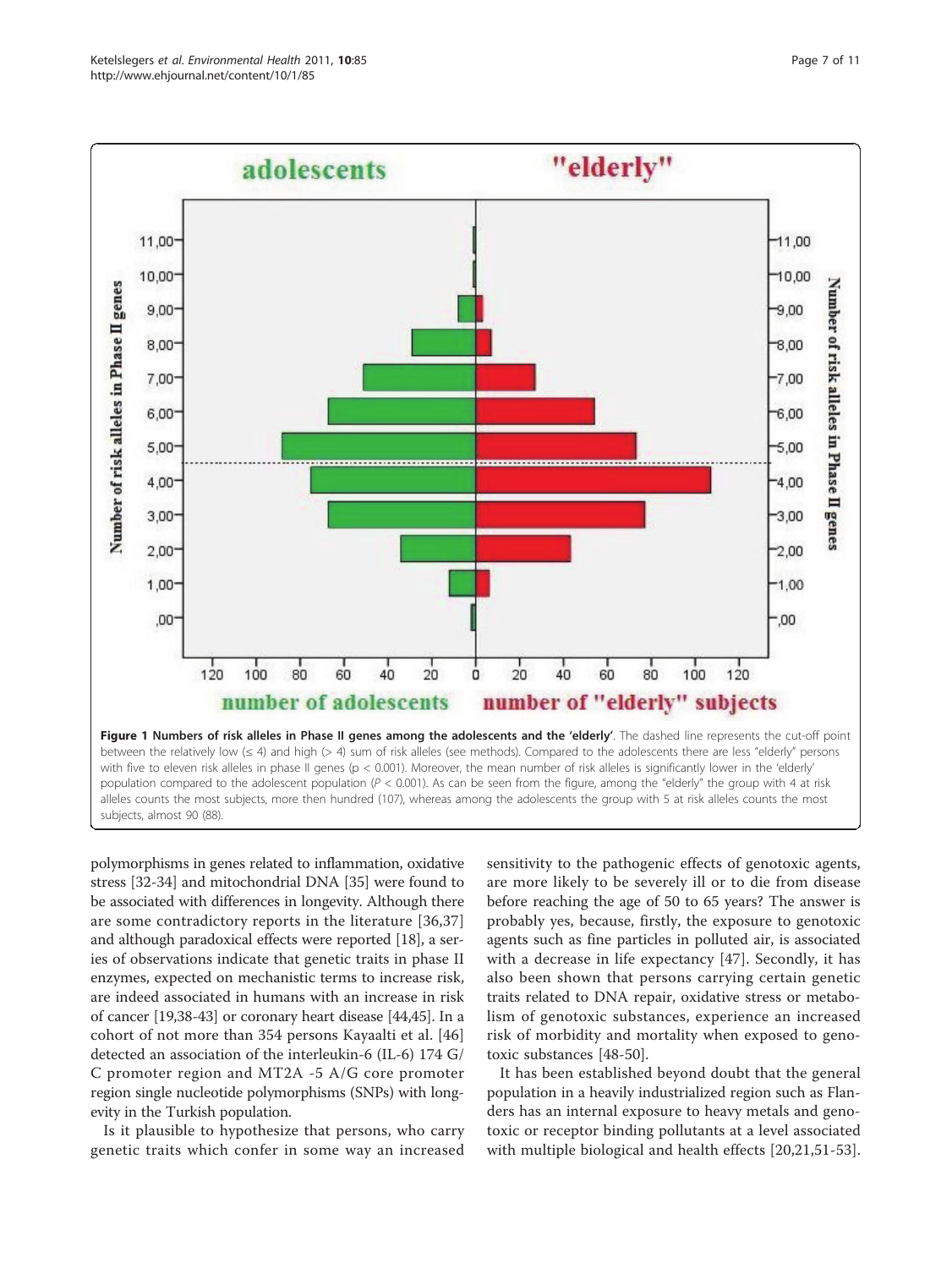<span id="page-8-0"></span>

Both the adolescent and the adult participants in our FLEHS biomonitoring study appeared internally exposed to directly genotoxic agents such as polycyclic aromatic hydrocarbons, benzene and toluene, to heavy metals which may indirectly induce genotoxic effects, and to receptor-binding substances such as PCBs, hexachlorobenzene and DDE known to induce, at least under some circumstances, oxidative stress. Many of these pollutants are substrates for phase II detoxification enzymes [[54](#page-11-0)]. All in all, it seems plausible to hypothesize that unfavorable alleles of genes involved in avoidance of genotoxic effects and in particular of genes involved in phase II detoxification are indeed associated with early severe morbidity and early mortality. Also, it is probable that the morbidity and mortality of persons carrying a high number of unfavorable genetic traits will differ more from morbidity and mortality of persons at younger age

(under age 65) than at very old age, when morbidity and mortality are high among all persons.

Our findings regarding phase II genes are consistent with results from several case-control studies which have previously reported an association between polymorphisms in NAT, GSTM and GST and various types of cancer [[19](#page-10-0),[38-43,](#page-10-0)[55](#page-11-0),[56\]](#page-11-0) or coronary heart disease [[44,45](#page-10-0)]. It is remarkable that in our study the suggested negative association between unfavorable genetic traits and reaching age 50-65 without severe morbidity was most pronounced in relation with phase II enzymes, whereas it was less pronounced in relation to DNA repair genes. Interestingly, Laczmanska et al. [\[57\]](#page-11-0) found that polymorphisms in genes encoding for xenobiotic metabolizing enzymes, had a greater influence on the genotoxic effect of diepoxybutane than polymorphisms in genes encoding for DNA repair proteins, which underlines our findings.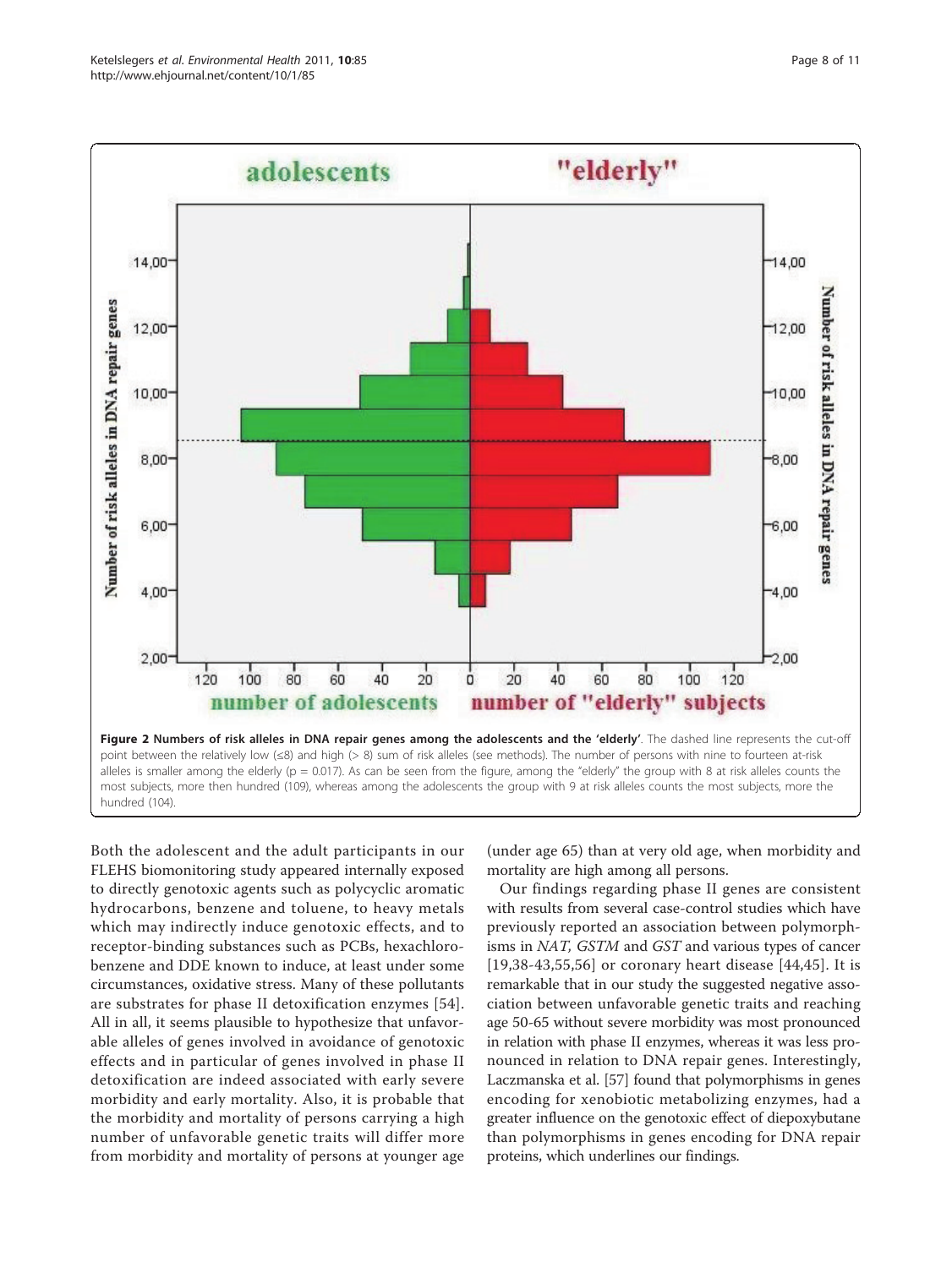<span id="page-9-0"></span>For genes involved in oxidative stress, the distribution of "low" and "high" sums of risk alleles between both age groups showed the same trend with lower numbers of risk alleles in the elderly, but this difference was very small and far from statistically significant. Conceivably, our "elderly" population was not old enough to allow differences with adolescents in oxidative stress to be statistically significant.

The cross-sectional design of the current study and the rather small number of subjects involved have to be considered important limitations. Additional observations, including preferably a prospective study, are certainly needed to substantiate this particular hypothesis. Still, the investigated study population appeared large enough to detect statistically significant differences between the 2 age groups. In addition, the genetic heterogeneity in the study population can be expected to be limited, as all participating individuals were Dutch-speaking Caucasians selected within the same regions in Flanders, and gender differences between the sub-populations were absent.

## Conclusions

The findings in this study may endorse the hypothesis that the prevalence of a high number of at-risk alleles in genes involved in genotoxic effects, especially in phase II biotransformation genes, decreases with age in a randomly selected population, suggesting that persons carrying a higher number of at risk alleles (especially in phase II xenobiotic-metabolizing or DNA repair genes) are at a higher risk of morbidity and mortality from chronic diseases. Our findings, as those of Rotunno et al [[58\]](#page-11-0), also suggest that, regarding risk of disease associated with low penetrance polymorphisms, multiple polymorphisms should be taken into account, rather than single ones. These results further suggest that it is of importance to continue the debate about the relevance of inter-individual differences in susceptibility with regard to human health risk assessment.

#### List of abbreviations

DDE: p,p'-dichlorodiphenyldichloroethylene; DNA: Desoxyribonucleic acid; FLEHS: Flemish Environment and Health Survey; GSTM: Glutathione S transferase M; GSTM1: Glutathione S transferase M1; GST: Glutathione S transferase; GSTT1: Glutathione S transferase T1; NAT: N-acetyl transferase; PCBs: polychlorobiphenyls; PCR: Polymerase chain reaction; SBE: Single base extension; SNPs: single nucleotide polymorphisms.

#### Acknowledgements

The authors gratefully acknowledge the volunteers for participating and the nurses for the sample collections. This study was conducted as part of the Flemish Centre of Expertise of Environment and Health and commissioned, financed and steered by the Ministry of the Flemish Community (Department of Economics, Science and Innovation; Flemish Agency for Care and Health; and Department of Environment, Nature and Energy). The sponsor was not involved in analysis and interpretation of the data.

#### Author details

<sup>1</sup>Department of Health Risk Analysis and Toxicology, Maastricht University, Universiteitssingel 50, 6229ER Maastricht, The Netherlands. <sup>2</sup>Environmental

toxicology, Flemish Institute of Technological Research (VITO), Boeretang 200, 2400 Mol, Belgium. <sup>3</sup>Analytical and Environmental Chemistry Department, ANCH, Vrije Universiteit Brussel, Pleinlaan 2, 1050 Brussels, Belgium. <sup>4</sup>Provincial Institute of Hygiene, Kronenburgstraat 45, 2000 Antwerp Belgium. <sup>5</sup>Department of Genetics & Cell Biology, Research Institute GROW, Faculty of Health, Medicine & Life Sciences, Maastricht University, PO Box 5800, 6202 AZ Maastricht, The Netherlands. <sup>6</sup>Study Centre for Carcinogenesis and Primary Prevention of Cancer, Department of Radiotherapy and Experimental Cancerology, Ghent University Hospital, De Pintelaan 185 3K3, 9000 Ghent, Belgium.

#### Authors' contributions

HBK contributed to the conception of the study, to the multiplex PCR analyses and to the drafting of the manuscript. RWLG contributed to the statistical analysis. RWHG contributed to the multiplex PCR analyses. AMK developed the multiplex PCR method. GK played a major role in organizing the Flemish biomonitoring study. GS co-ordinated the Flemish biomonitoring study. WFB co-ordinated the Flemish Environment and Health Centre and played a major role in organizing the Flemish biomonitoring study. JPMG contributed to the interpretation of the data and to the discussion. JHMvD supervised the laboratory work, contributed to the interpretation of the data and to the discussion. JCSK contributed to the conception of the study, contributed to the interpretation of the data and to the finalising of the manuscript. NAvL played a major role in organizing the Flemish biomonitoring study, contributed to the interpretation of the data and wrote the final manuscript. All authors read and approved the final manuscript.

#### Competing interests

The authors declare that they have no competing interests.

Received: 9 May 2011 Accepted: 5 October 2011 Published: 5 October 2011

#### References

- 1. Crimmins EM, Beltran-Sanchez H: [Mortality and morbidity trends: is there](http://www.ncbi.nlm.nih.gov/pubmed/21135070?dopt=Abstract) [compression of morbidity?](http://www.ncbi.nlm.nih.gov/pubmed/21135070?dopt=Abstract) J Gerontol B Psychol Sci Soc Sci 2011, 66:75-86.
- 2. Cancer incidence among non-hispanic whites in the USA in the year: 2007 [[http://seer.cancer.gov/faststats/selections.php?#Output\]](http://seer.cancer.gov/faststats/selections.php?#Output).
- 3. Life-time risk of cancer in the USA. [[http://seer.cancer.gov/csr/1975\\_2007/](http://seer.cancer.gov/csr/1975_2007/results_merged/topic_lifetime_risk.pdf) [results\\_merged/topic\\_lifetime\\_risk.pdf](http://seer.cancer.gov/csr/1975_2007/results_merged/topic_lifetime_risk.pdf)].
- 4. Cancer incidence in Flanders. [[http://www.kankerregister.org/\]](http://www.kankerregister.org/).
- Mortality in function of age in Flanders. [\[http://www.zorg-en gezondheid.](http://www.zorg-en gezondheid.be/Cijfers/Sterftecijfers/Algemene-sterftecijfers/Sterftecijfers-per-leeftijd-sterfterisico-en-bevolkingspiramide/) [be/Cijfers/Sterftecijfers/Algemene-sterftecijfers/Sterftecijfers-per-leeftijd](http://www.zorg-en gezondheid.be/Cijfers/Sterftecijfers/Algemene-sterftecijfers/Sterftecijfers-per-leeftijd-sterfterisico-en-bevolkingspiramide/)[sterfterisico-en-bevolkingspiramide/\]](http://www.zorg-en gezondheid.be/Cijfers/Sterftecijfers/Algemene-sterftecijfers/Sterftecijfers-per-leeftijd-sterfterisico-en-bevolkingspiramide/).
- 6. Belpomme D, Irigaray P, Hardell L, Clapp R, Montagnier L, Epstein S, Sasco AJ: [The multitude and diversity of environmental carcinogens.](http://www.ncbi.nlm.nih.gov/pubmed/17692309?dopt=Abstract) Environ Res 2007, 105:414-429.
- 7. Weakley SM, Jiang J, Kougias P, Lin PH, Yao Q, Brunicardi FC, Gibbs RA, Chen C: [Role of somatic mutations in vascular disease formation.](http://www.ncbi.nlm.nih.gov/pubmed/20214536?dopt=Abstract) Expert Rev Mol Diagn 2010, 10:173-185.
- 8. Kelada SN, Eaton DL, Wang SS, Rothman NR, Khoury MJ: [The role of](http://www.ncbi.nlm.nih.gov/pubmed/12826477?dopt=Abstract) [genetic polymorphisms in environmental health.](http://www.ncbi.nlm.nih.gov/pubmed/12826477?dopt=Abstract) Environ Health Perspect 2003, 111:1055-1064.
- 9. Collins AR: [Oxidative DNA damage, antioxidants, and cancer.](http://www.ncbi.nlm.nih.gov/pubmed/10333733?dopt=Abstract) Bioessays 1999, 21:238-246.
- 10. Forsberg L, de FU, Morgenstern R: [Oxidative stress, human genetic](http://www.ncbi.nlm.nih.gov/pubmed/11370676?dopt=Abstract) [variation, and disease.](http://www.ncbi.nlm.nih.gov/pubmed/11370676?dopt=Abstract) Arch Biochem Biophys 2001, 389:84-93.
- 11. Bohr VA: [DNA repair fine structure and its relations to genomic](http://www.ncbi.nlm.nih.gov/pubmed/8603460?dopt=Abstract) [instability.](http://www.ncbi.nlm.nih.gov/pubmed/8603460?dopt=Abstract) Carcinogenesis 1995, 16:2885-2892.
- 12. Shukla PC, Singh KK, Yanagawa B, Teoh H, Verma S: [DNA damage repair](http://www.ncbi.nlm.nih.gov/pubmed/20386754?dopt=Abstract) [and cardiovascular diseases.](http://www.ncbi.nlm.nih.gov/pubmed/20386754?dopt=Abstract) Can J Cardiol 2010, 26(Suppl A):13A-16A.
- 13. Perera FP: [Environment and cancer: who are susceptible?](http://www.ncbi.nlm.nih.gov/pubmed/9353182?dopt=Abstract) Science 1997, 278:1068-1073.
- 14. Ketelslegers HB, Gottschalk RW, Koppen G, Schoeters G, Baeyens WF, van Larebeke NA, van Delft JHM, Kleinjans JCS: [Multiplex genotyping as a](http://www.ncbi.nlm.nih.gov/pubmed/18708379?dopt=Abstract) [biomarker for susceptibility to carcinogenic exposure in the FLEHS](http://www.ncbi.nlm.nih.gov/pubmed/18708379?dopt=Abstract) [biomonitoring study.](http://www.ncbi.nlm.nih.gov/pubmed/18708379?dopt=Abstract) Cancer Epidemiol Biomarkers Prev 2008, 17:1902-1912.
- 15. Christensen K, Johnson TE, Vaupel JW: [The quest for genetic determinants](http://www.ncbi.nlm.nih.gov/pubmed/16708071?dopt=Abstract) [of human longevity: challenges and insights.](http://www.ncbi.nlm.nih.gov/pubmed/16708071?dopt=Abstract) Nat Rev Genet 2006, 7:436-448.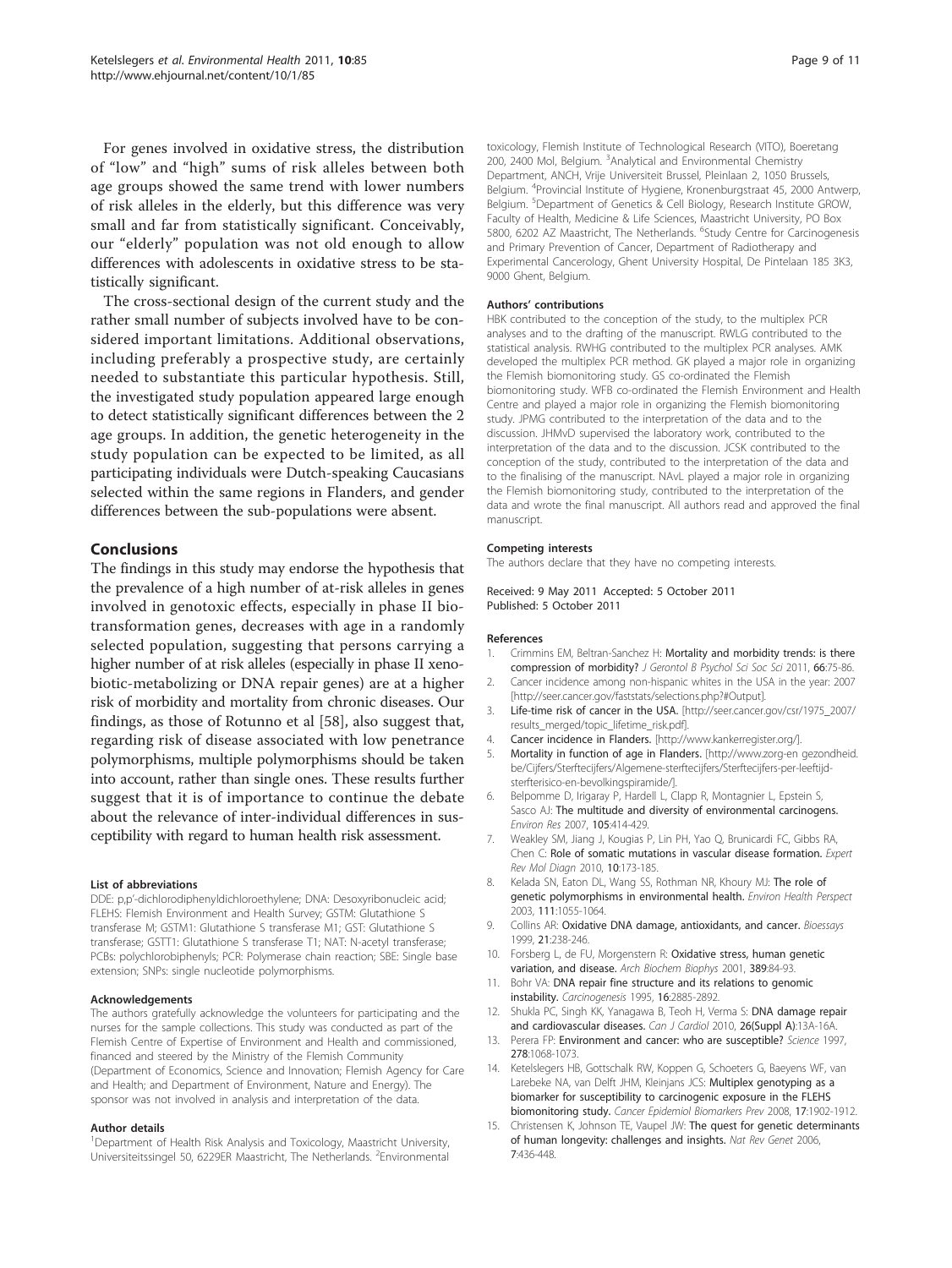- <span id="page-10-0"></span>16. Christiansen L, Brasch-Andersen C, Bathum L, Kruse TA, Christensen K: [A](http://www.ncbi.nlm.nih.gov/pubmed/16574194?dopt=Abstract) [longitudinal study of the effect of GSTT1 and GSTM1 gene copy](http://www.ncbi.nlm.nih.gov/pubmed/16574194?dopt=Abstract) [number on survival.](http://www.ncbi.nlm.nih.gov/pubmed/16574194?dopt=Abstract) Mech Ageing Dev 2006, 127:597-599.
- 17. Muiras ML, Verasdonck P, Cottet F, Schachter F: [Lack of association](http://www.ncbi.nlm.nih.gov/pubmed/9654200?dopt=Abstract) [between human longevity and genetic polymorphisms in drug](http://www.ncbi.nlm.nih.gov/pubmed/9654200?dopt=Abstract)[metabolizing enzymes at the NAT2, GSTM1 and CYP2D6 loci.](http://www.ncbi.nlm.nih.gov/pubmed/9654200?dopt=Abstract) Hum Genet 1998, 102:526-532.
- 18. Taioli E, Gaspari L, Benhamou S, Boffetta P, Brockmoller J, Butkiewicz D, Cascorbi I, Clapper ML, Dolzan V, Haugen A, Hirvonen A, Husgafvel-Pursiainen K, Kalina I, Kremers P, Le Marchand L, London S, Rannug A, Romkes M, Schoket B, Seidegard J, Strange RC, Stucker I, To-Figueras J, Garte S: [Polymorphisms in CYP1A1, GSTM1, GSTT1 and lung cancer](http://www.ncbi.nlm.nih.gov/pubmed/12690010?dopt=Abstract) [below the age of 45 years.](http://www.ncbi.nlm.nih.gov/pubmed/12690010?dopt=Abstract) Int J Epidemiol 2003, 32:60-63.
- 19. Voho A, Impivaara O, Jarvisalo J, Metsola K, Vainio H, Hirvonen A: [Distribution of glutathione S-transferase M1, P1 and T1 genotypes in](http://www.ncbi.nlm.nih.gov/pubmed/16638627?dopt=Abstract) [different age-groups of Finns without diagnosed cancer.](http://www.ncbi.nlm.nih.gov/pubmed/16638627?dopt=Abstract) Cancer Detect Prev 2006, 30:144-151.
- 20. Schroijen C, Baeyens W, Schoeters G, Den HE, Koppen G, Bruckers L, Nelen V, Van De Mieroop E, Bilau M, Covaci A, Keune H, Loots I, Kleinjans J, Dhooge W, Van Larebeke N: [Internal exposure to pollutants measured in](http://www.ncbi.nlm.nih.gov/pubmed/18221770?dopt=Abstract) [blood and urine of Flemish adolescents in function of area of residence.](http://www.ncbi.nlm.nih.gov/pubmed/18221770?dopt=Abstract) Chemosphere 2008, 71:1317-1325.
- 21. De Coster S, Koppen G, Bracke M, Schroijen C, Den HE, Nelen V, Van de Mieroop E, Bruckers L, Bilau M, Baeyens W, Schoeters G, van Larebeke N: [Pollutant effects on genotoxic parameters and tumor-associated protein](http://www.ncbi.nlm.nih.gov/pubmed/18522717?dopt=Abstract) [levels in adults: a cross sectional study.](http://www.ncbi.nlm.nih.gov/pubmed/18522717?dopt=Abstract) Environ Health 2008, 7:26.
- 22. Beyersmann D, Hartwig A: [Carcinogenic metal compounds: recent insight](http://www.ncbi.nlm.nih.gov/pubmed/18496671?dopt=Abstract) [into molecular and cellular mechanisms.](http://www.ncbi.nlm.nih.gov/pubmed/18496671?dopt=Abstract) Arch Toxicol 2008, 82:493-512.
- 23. Hartwig A, Asmuss M, Ehleben I, Herzer U, Kostelac D, Pelzer AT, Schwerdtle T, Bürkle A: [Interference by toxic metal ions with DNA repair](http://www.ncbi.nlm.nih.gov/pubmed/12426134?dopt=Abstract) [processes and cell cycle control: molecular mechanisms.](http://www.ncbi.nlm.nih.gov/pubmed/12426134?dopt=Abstract) Environ Health Perspect 2002, 110(Suppl 5):797-799.
- 24. Garcia-Leston J, Mendez J, Pasaro E, Laffon B: [Genotoxic effects of lead: an](http://www.ncbi.nlm.nih.gov/pubmed/20466424?dopt=Abstract) [updated review.](http://www.ncbi.nlm.nih.gov/pubmed/20466424?dopt=Abstract) Environ Int 2010, 36:623-636.
- 25. Jomova K, Valko M: [Advances in metal-induced oxidative stress and](http://www.ncbi.nlm.nih.gov/pubmed/21414382?dopt=Abstract) [human disease.](http://www.ncbi.nlm.nih.gov/pubmed/21414382?dopt=Abstract) Toxicology 2011, 283:65-87.
- 26. Silberhorn EM, Glauert HP, Robertson LW: [Carcinogenicity of](http://www.ncbi.nlm.nih.gov/pubmed/2165409?dopt=Abstract) [polyhalogenated biphenyls: PCBs and PBBs.](http://www.ncbi.nlm.nih.gov/pubmed/2165409?dopt=Abstract) Crit Rev Toxicol 1990, 20:440-496.
- 27. Garte S, Gaspari L, Alexandrie AK, Ambrosone C, Autrup H, Autrup JL, Baranova H, Bathum L, Benhamou S, Boffetta P, Bouchardy C, Breskvar K, Brockmoller J, Cascorbi I, Clapper ML, Coutelle C, Daly A, Dell'Omo M, Dolzan V, Dresler CM, Fryer A, Haugen A, Hein DW, Hildesheim A, Hirvonen A, Hsieh L, Ingelman-Sundberg M, Kalina I, Kang D, Kihara M, et al: [Metabolic gene polymorphism frequencies in control populations.](http://www.ncbi.nlm.nih.gov/pubmed/11751440?dopt=Abstract) Cancer Epidemiol Biomarkers Prev 2001, 10:1239-1248.
- 28. Knaapen AM, Ketelslegers HB, Gottschalk RW, Janssen RG, Paulussen AD, Smeets HJ, Godschalk RWL, Van Schooten FJ, Kleinjans JCS, Van Delft JHM: [Simultaneous genotyping of nine polymorphisms in xenobiotic](http://www.ncbi.nlm.nih.gov/pubmed/15331501?dopt=Abstract)[metabolizing enzymes by multiplex PCR amplification and single base](http://www.ncbi.nlm.nih.gov/pubmed/15331501?dopt=Abstract) [extension.](http://www.ncbi.nlm.nih.gov/pubmed/15331501?dopt=Abstract) Clin Chem 2004, 50:1664-1668.
- 29. van Heemst D, den Reijer PM, Westendorp RG: Ageing or [cancer: a review](http://www.ncbi.nlm.nih.gov/pubmed/17764928?dopt=Abstract) [on the role of caretakers and gatekeepers.](http://www.ncbi.nlm.nih.gov/pubmed/17764928?dopt=Abstract) Eur J Cancer 2007, 43:2144-2152.
- 30. Bonafe M, Olivieri F: [Genetic polymorphism in long-lived people: cues for](http://www.ncbi.nlm.nih.gov/pubmed/19027825?dopt=Abstract) [the presence of an insulin/IGF-pathway-dependent network affecting](http://www.ncbi.nlm.nih.gov/pubmed/19027825?dopt=Abstract) [human longevity.](http://www.ncbi.nlm.nih.gov/pubmed/19027825?dopt=Abstract) Mol Cell Endocrinol 2009, 299:118-123.
- 31. Nishigaki Y, Fuku N, Tanaka M: [Mitochondrial haplogroups associated with](http://www.ncbi.nlm.nih.gov/pubmed/20590837?dopt=Abstract) [lifestyle-related diseases and longevity in the Japanese population.](http://www.ncbi.nlm.nih.gov/pubmed/20590837?dopt=Abstract) Geriatr Gerontol Int 2010, 10(Suppl 1):S221-S235.
- 32. Mustafina OE, Pauk VV, Mustafina RS, Tuktarova IA, Nasibullin TR: [\[Polymorphism of cytokine genes and human longevity\].](http://www.ncbi.nlm.nih.gov/pubmed/21137202?dopt=Abstract) Adv Gerontol 2010, 23:339-345.
- 33. Naumova E, Ivanova M, Pawelec G, Constantinescu I, Bogunia-Kubik K, Lange A, Qguz F, Carin M, Franceschi C, Caruso C, Middleton D: 'Immunogenetics of Aging'[: report on the activities of the 15th](http://www.ncbi.nlm.nih.gov/pubmed/21299522?dopt=Abstract) [International HLA and Immunogenetics Working Group and 15th](http://www.ncbi.nlm.nih.gov/pubmed/21299522?dopt=Abstract) [International HLA and Immunogenetics Workshop.](http://www.ncbi.nlm.nih.gov/pubmed/21299522?dopt=Abstract) Tissue Antigens 2011, 77:187-192.
- 34. Incalcaterra E, Caruso M, Balistreri CR, Candore G, Lo PR, Hoffmann E, Caimi G: [Role of genetic polymorphisms in myocardial infarction at](http://www.ncbi.nlm.nih.gov/pubmed/21187577?dopt=Abstract) [young age.](http://www.ncbi.nlm.nih.gov/pubmed/21187577?dopt=Abstract) Clin Hemorheol Microcirc 2010, 46:291-298.
- 35. Pizza V, Agresta A, D'Acunto CW, Festa M, Capasso A: Neuroinflammation and Ageing: Current Theories and an Overview of the Data. Rev Recent Clin Trials 2011.
- 36. Wilson MH, Grant PJ, Hardie LJ, Wild CP: [Glutathione S-transferase M1 null](http://www.ncbi.nlm.nih.gov/pubmed/10744635?dopt=Abstract) [genotype is associated with a decreased risk of myocardial infarction.](http://www.ncbi.nlm.nih.gov/pubmed/10744635?dopt=Abstract) FASEB J 2000, 14:791-796.
- 37. Garte S, Taioli E, Popov T, Kalina I, Sram R, Farmer P: [Role of GSTT1](http://www.ncbi.nlm.nih.gov/pubmed/17330842?dopt=Abstract) [deletion in DNA oxidative damage by exposure to polycyclic aromatic](http://www.ncbi.nlm.nih.gov/pubmed/17330842?dopt=Abstract) [hydrocarbons in humans.](http://www.ncbi.nlm.nih.gov/pubmed/17330842?dopt=Abstract) Int J Cancer 2007, 120:2499-2503.
- 38. Hashibe M, Brennan P, Strange RC, Bhisey R, Cascorbi I, Lazarus P, Ophuis MB, Benhamou S, Foulkes WD, Katoh T, Coutelle C, Romkes M, Gaspari L, Taioli E, Boffetta P: [Meta- and pooled analyses of GSTM1,](http://www.ncbi.nlm.nih.gov/pubmed/14693745?dopt=Abstract) [GSTT1, GSTP1, and CYP1A1 genotypes and risk of head and neck](http://www.ncbi.nlm.nih.gov/pubmed/14693745?dopt=Abstract) [cancer.](http://www.ncbi.nlm.nih.gov/pubmed/14693745?dopt=Abstract) Cancer Epidemiol Biomarkers Prev 2003, 12:1509-1517.
- 39. Taioli E, Mari D, Franceschi C, Bonafe M, Monti D, Bertolini S, Marinelli D, Garte S: [Polymorphisms of drug-metabolizing enzymes in healthy](http://www.ncbi.nlm.nih.gov/pubmed/11162685?dopt=Abstract) [nonagenarians and centenarians: difference at GSTT1 locus.](http://www.ncbi.nlm.nih.gov/pubmed/11162685?dopt=Abstract) Biochem Biophys Res Commun 2001, 280:1389-1392.
- 40. Vineis P, Veglia F, Anttila S, Benhamou S, Clapper ML, Dolzan V, Ryberg D, Hirvonen A, Kremers P, Le Marchand L, Pastorelli R, Rannug A, Romkes M, Schoket B, Strange RC, Garte S, Taioli E: [CYP1A1, GSTM1 and GSTT1](http://www.ncbi.nlm.nih.gov/pubmed/15764294?dopt=Abstract) [polymorphisms and lung cancer: a pooled analysis of gene-gene](http://www.ncbi.nlm.nih.gov/pubmed/15764294?dopt=Abstract) [interactions.](http://www.ncbi.nlm.nih.gov/pubmed/15764294?dopt=Abstract) Biomarkers 2004, 9:298-305.
- 41. Vineis P, Veglia F, Garte S, Malaveille C, Matullo G, Dunning AM, Peluso M, Airoldi L, Overvad K, Raaschou-Nielsen O, Clavel-Chapelon F, Linseisen JP, Kaaks R, Boeing H, Trichopoulou A, Palli D, Crosignani P, Tumino R, Panico S, Bueno-De-Mesquita HB, Peeters PH, Lund E, Gonzalez CA, Martinez C, Dorronsoro M, Barricarte A, Navarro C, Quiros JR, Berglund G, Jarvholm B, et al: [Genetic susceptibility according to three metabolic](http://www.ncbi.nlm.nih.gov/pubmed/17496311?dopt=Abstract) [pathways in cancers of the lung and bladder and in myeloid leukemias](http://www.ncbi.nlm.nih.gov/pubmed/17496311?dopt=Abstract) [in nonsmokers.](http://www.ncbi.nlm.nih.gov/pubmed/17496311?dopt=Abstract) Ann Oncol 2007, 18:1230-1242.
- 42. Raimondi S, Paracchini V, Autrup H, Barros-Dios JM, Benhamou S, Boffetta P, Cote ML, Dialyna IA, Dolzan V, Filiberti R, Garte S, Hirvonen A, Husgafvel-Pursiainen K, Imyanitov EN, Kalina I, Kang D, Kiyohara C, Kohno T, Kremers P, Lan Q, London S, Povey AC, Rannug A, Reszka E, Risch A, Romkes M, Schneider J, Seow A, Shields PG, Sobti RC, et al: [Meta- and](http://www.ncbi.nlm.nih.gov/pubmed/17000715?dopt=Abstract) [pooled analysis of GSTT1 and lung cancer: a HuGE-GSEC review.](http://www.ncbi.nlm.nih.gov/pubmed/17000715?dopt=Abstract) Am J Epidemiol 2006, 164:1027-1042.
- 43. Lee KM, Kang D, Clapper ML, Ingelman-Sundberg M, Ono-Kihara M, Kiyohara C, Min S, Lan Q, Le Marchand L, Lin P, Lung ML, Pinarbasi H, Pisani P, Srivatanakul P, Seow A, Sugimura H, Tokudome S, Yokota J, Taioli E: [CYP1A1, GSTM1, and GSTT1 polymorphisms, smoking, and lung](http://www.ncbi.nlm.nih.gov/pubmed/18463401?dopt=Abstract) [cancer risk in a pooled analysis among Asian populations.](http://www.ncbi.nlm.nih.gov/pubmed/18463401?dopt=Abstract) Cancer Epidemiol Biomarkers Prev 2008, 17:1120-1126.
- 44. Li R, Boerwinkle E, Olshan AF, Chambless LE, Pankow JS, Tyroler HA, Bray M, Pittman GS, Bell DA, Heiss G: [Glutathione S-transferase genotype as a](http://www.ncbi.nlm.nih.gov/pubmed/10729397?dopt=Abstract) [susceptibility factor in smoking-related coronary heart disease.](http://www.ncbi.nlm.nih.gov/pubmed/10729397?dopt=Abstract) Atherosclerosis 2000, 149:451-462.
- 45. Izzotti A, Cartiglia C, Lewtas J, De FS: [Increased DNA alterations in](http://www.ncbi.nlm.nih.gov/pubmed/11259393?dopt=Abstract) [atherosclerotic lesions of individuals lacking the GSTM1 genotype.](http://www.ncbi.nlm.nih.gov/pubmed/11259393?dopt=Abstract) FASEB J 2001, 15:752-757.
- 46. Kayaalti Z, Sahiner L, Durakoglugil ME, Soylemezoglu T: Distributions of interleukin-6 (IL-6) promoter and metallothionein 2A (MT2A) core promoter region gene polymorphisms and their associations with aging in Turkish population. Arch Gerontol Geriatr 2011.
- 47. Pope CA III, Ezzati M, Dockery DW: [Fine-particulate air pollution and life](http://www.ncbi.nlm.nih.gov/pubmed/19164188?dopt=Abstract) [expectancy in the United States.](http://www.ncbi.nlm.nih.gov/pubmed/19164188?dopt=Abstract) N Engl J Med 2009, 360:376-386.
- Betti M, Ferrante D, Padoan M, Guarrera S, Giordano M, Aspesi A, Mirabelli D, Casadio C, Ardissone CCF, Ruffini E, Betta PG, Libener R, Guaschino R, Matullo G, Piccolini E, Magnani C, Dianzani I: [XRCC1 and](http://www.ncbi.nlm.nih.gov/pubmed/21277872?dopt=Abstract) [ERCC1 variants modify malignant mesothelioma risk: a case-control](http://www.ncbi.nlm.nih.gov/pubmed/21277872?dopt=Abstract) [study.](http://www.ncbi.nlm.nih.gov/pubmed/21277872?dopt=Abstract) Mutat Res 2011, 708:11-20.
- 49. Zhu XX, Hu CP, Gu QH: [\[CYP1A1 polymorphisms, lack of glutathione S](http://www.ncbi.nlm.nih.gov/pubmed/21211368?dopt=Abstract)[transferase M1 \(GSTM1\), cooking oil fumes and lung cancer risk in non](http://www.ncbi.nlm.nih.gov/pubmed/21211368?dopt=Abstract)[smoking women\].](http://www.ncbi.nlm.nih.gov/pubmed/21211368?dopt=Abstract) Zhonghua Jie He He Hu Xi Za Zhi 2010, 33:817-822.
- 50. Moore LE, Baris DR, Figueroa JD, Garcia-Closas M, Karagas MR, Schwenn MR, Johnson AT, Lubin JH, Hein DW, Dagnal CL, Colt JS, Kida M, Jones MA, Schned AR, Cherala SS, Chanock SJ, Cantor KP, Silverman N, Rothman N: [GSTM1 null and NAT2 slow acetylation genotypes, smoking intensity](http://www.ncbi.nlm.nih.gov/pubmed/21037224?dopt=Abstract) [and bladder cancer risk: results from the New England bladder cancer](http://www.ncbi.nlm.nih.gov/pubmed/21037224?dopt=Abstract) [study and NAT2 meta-analysis.](http://www.ncbi.nlm.nih.gov/pubmed/21037224?dopt=Abstract) Carcinogenesis 2011, 32:182-189.